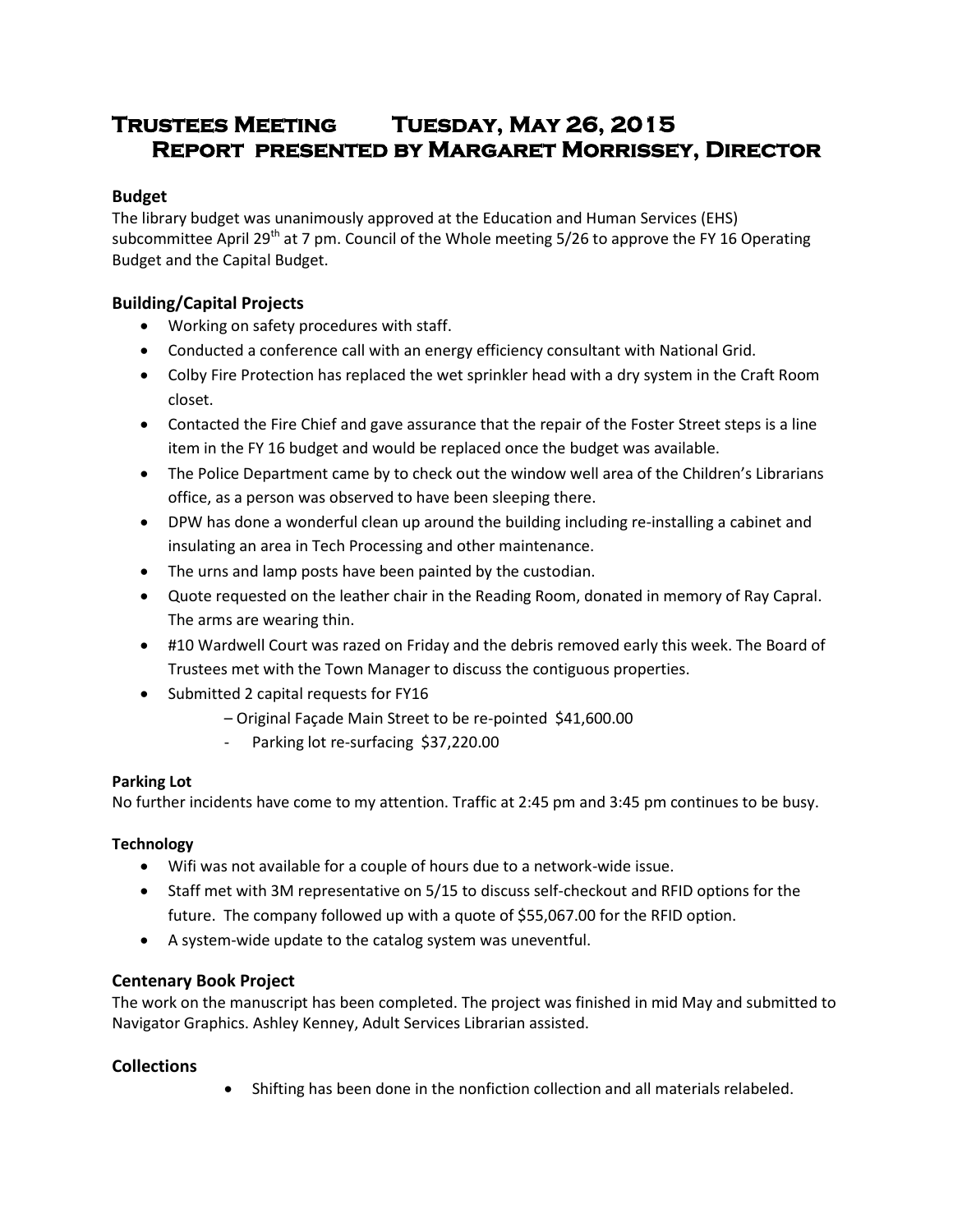- Completed the evaluation of the adult audiobook collection.
- Moving on to adult nonfiction, as the area is quite crowded.
- Experimenting with different reports that are now possible to evaluate and manage the collection.

## **Children's Department**

- Mother's Day was the theme for this week's *Crafty Wednesday* program. The children made some creative flower bouquets from tissue paper.
- *Pop Art* from the third graders at the West Street School has been on display in the Children's Room. The students work is amazing! Families and friends joined us for a reception 5/18.
- The Children's Librarian is setting up visits with the schools to promote the summer events and activities. We appreciate the cooperation from the school department, getting the recommended reading lists to staff this early, to facilitate planning.

## **FOJEL**

Annual Meeting took place on April 27<sup>th</sup> The new officers are: Barbara Day, President; Isabel Lopes, Vice President; Laura Tomasko, Secretary; Vivien Deslisle, Treasurer. JoyCo gave a wonderful performance in celebration of Jazz History Month.

## **Grants**

- The second program funded by the employees of Harvard Pilgrim in conjunction with Early Intervention/ KDC was offered on Saturday, May 2nd. Rick Goldin presented his show "I Like to Read".
- Thanks to Trustee Robin Weber for providing this grant opportunity. There will be many more events throughout the next few months, including music therapy, movement, yoga and dance and fun!

### **Media and Social Media**

*as of today:*

1543 subscribers to the eNewsletter (Constant Contact)

- 607 "likes" on Facebook
- 2,656 JEL Website Page Views (April 1-30)

# **Meetings/Outreach**

- The library has a booth at the Community Baby Shower. The Friends of JEL donated a \$75 basket of books and toys for the raffle.
- Participated in the public hearing on the Open Space Plan 5/13
- Attended the Food Pantry luncheon 5/19

### **Memorial Donations**

A total of \$240 has been received in donations in memory of patron Bernice Ziemski.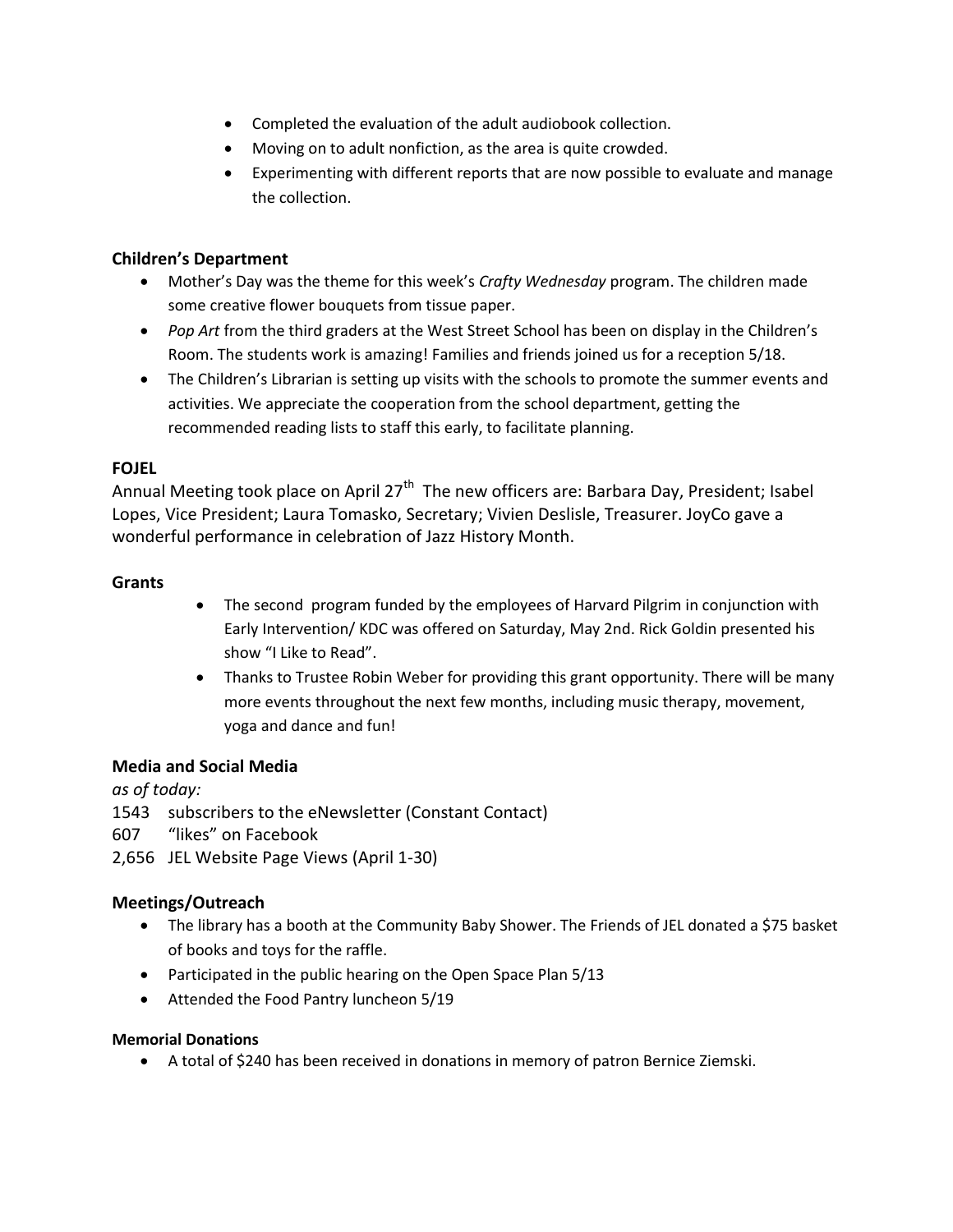- Former Trustee and Chairman Jack Lachapelle passed away in early May. Mr. LaChapelle was dedicated to the community and also served on the Town Council. Two books have been dedicated in his memory.
- Memorial donations of \$100 have been received in memory of Mr Lachapelle. Gift of \$200 to Friends of JEL also.

# **Programs**

- Local business owner Susan Cornetta of Susan's Artisan Breads held a presentation on Thursday, April 23<sup>rd</sup> about Artisan Bread Making. We had a great turnout, and the attendees were pleased to leave with a loaf of her bread.
- Author talk and book signing on 5/16 on *Hannah's Left Hoo.*
- The Library Box Office series continued on Thursday, 5/14 with the film *Traitors*.
- A reception was held for this month's artist, Delia Rodriguez, on Thursday, May  $7<sup>th</sup>$ . Her selection of hand-knitted items will be on display throughout the month.
- The Celtic music duo *Doolin* performed on Thursday, April 30. There were thirty people in attendance and the program was sponsored by a grant from the Southbridge Cultural Council.

# **Staff**

- The library trustees hosted a reception for Karola Daigle on her last day of work, May  $11<sup>th</sup>$  from 2 pm to 4 pm. Staff is adjusting to working with a reduction in staffing and planning accordingly.
- Audrey Weber has been hired for the 15 h.p.w. Library Aide position in the Children's Room. Staffing has been adjusted so as to provide support in public service areas at all times.

### **Summer Reading**

 Recommended Reading lists have been received from all the schools. Recommended books have been purchased. Staff will display the materials and use Inter Library Loan to supplement our collection.

### **Town Manager**

The Acting Town Manager, Kevin Paicos is working with the Town Attorney on the Purchase and Sales Agreement on #28 Wardwell Court.

# **Training**

I attended a webinar *Equipping Managers to Deal Effectively with Challenging Employees*, on 5/21. HR Specialist has arranged with the insurance company for some training on the topic of dealing with difficult patrons and customer service, in general. Two sessions offered each day to accommodate staff alternating with desk coverage:

> 6/23 "*Power of Positivity*" 6/30 "*I Pay Your Salary*"

| Month of MAY | Delia Rodriguez - Knitting |                               | Main Hall       |
|--------------|----------------------------|-------------------------------|-----------------|
| Exhibit      |                            |                               |                 |
| Tuesday 26   | Knitting with Sonya        | 10:30 am $-$ 12:30 pm         | Reading Room    |
| Tuesday 26   | Teen Tuesdav               | $3 \text{ pm} - 4 \text{ pm}$ | Pioppi Room     |
| Tuesday 26   | <b>Trustees Meeting</b>    | 12 noon                       | Mills Room      |
| Wednesday 27 | Crafty Wednesdays          | All day – drop in             | Children's Room |